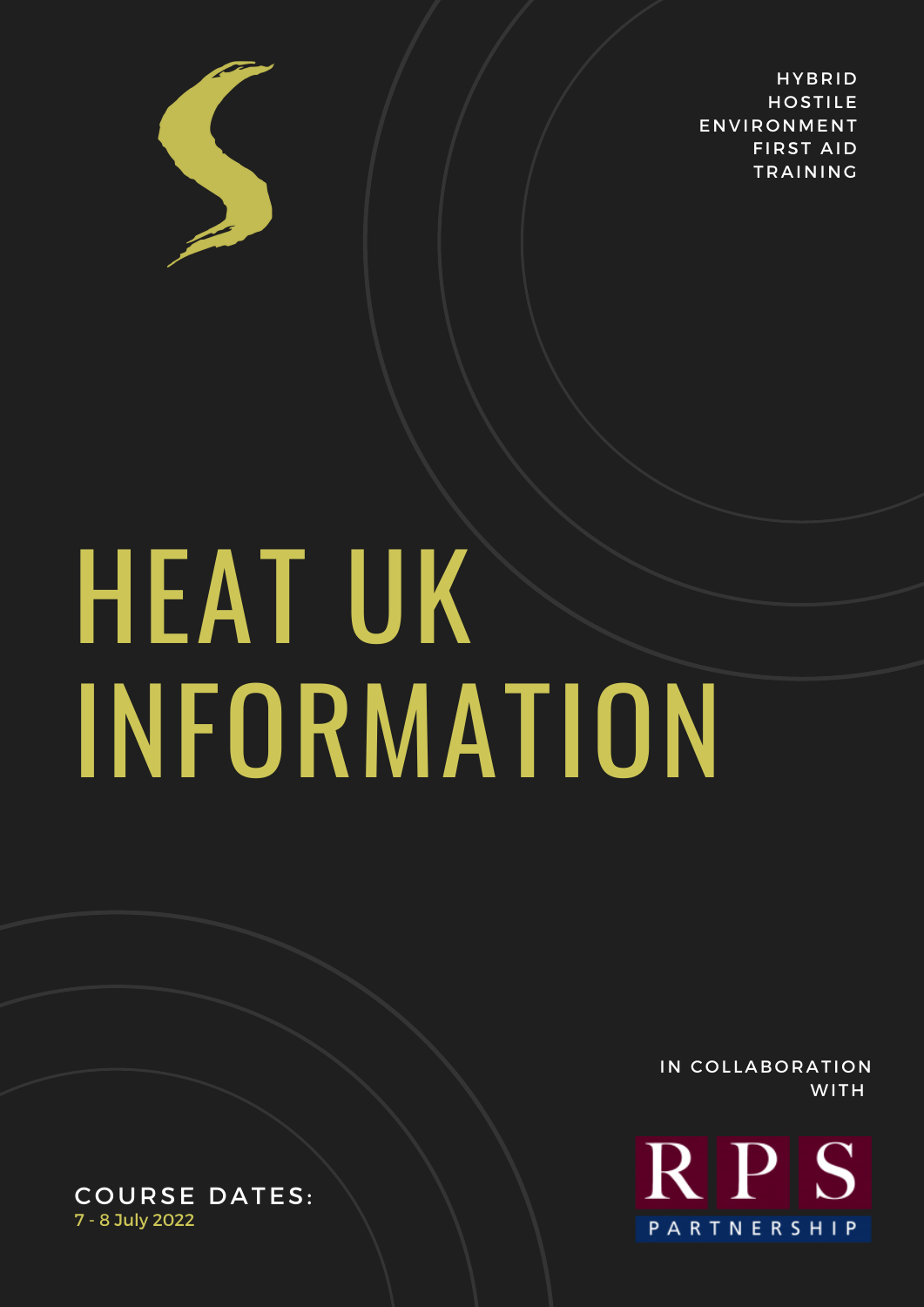

Silk Road Training was set up to provide a powerful hostile environment learning experience that can help to raise global safety standards and develop the skills of everyone living and working in hostile environments. We provide online, 360 degree and physically immersive courses that make life-saving hostile environment skills accessible to all. You are very welcome to get in touch at any point with any questions or queries. We can be reached on chris@silkroadtraining.international / grant@silkroadtraining.international.

# THE APPROACH

This course will comprise 2 phases. The first phase is self led online content. This uses video content, interactivity and 360º media to introduce key first aid and security information and skills. The second phase is a high impact two day training course where you will get the opportunity to apply and practice your skills in a face to face setting and within challenging training scenarios.

## THE PROPOSITION

The training will take place at The Granary, Pippingford Park, East Sussex, TN22 3HW. Here we have a purpose built classroom area and access to over 500 acres of training area for extensive and wide ranging scenario based training. There is no better venue for conducting this form of training. As well as being beautiful, it is a space where we can use high end pyrotechnics and conduct in depth and realistic simulations in privacy and safety.

Our training rooms are built from local timber by local craftspeople, and have integrated high speed fibre wifi, as well as underfloor heating, a private kitchen area and adjacent shower and WC areas.

#### DAY 1: FIRST AID

- Situation & Casualty Assessment
- Catastrophic Bleeding
- Airway Management
- **Basic Life Support (CPR)**
- $\bullet$  AFD
- Secondary Assessment
- Chest Injury
- Abdominal Injury
- Fractures including Head and Neck Injury
- Burns
	-
- Travel and Environmental Emergencies
- Road Traffic Collision

• Preparing for the Frontline

- Borders & Vehicle Checkpoints
- Situation Awareness
- Ballistic Awareness Small Arms & Heavy **Weapons**

DAY 2: THE FRONTLINE

- Reaction to Gunfire including terrorism or active shooter
- Landmine
- Explosive Remnants of War & Improvised Explosive Devices

1830

- Avoiding & Surviving Kidnap
- Public Disorder

All subjects delivered using practical skills workshops and immersive simulation exercises.

## TIMINGS



.

Meet at The Granary, Pippingford Park

Lunch (1 hour) 1230

Training Finish Time 0900 Training Start Time (1830 (approximate)

Training Start Time